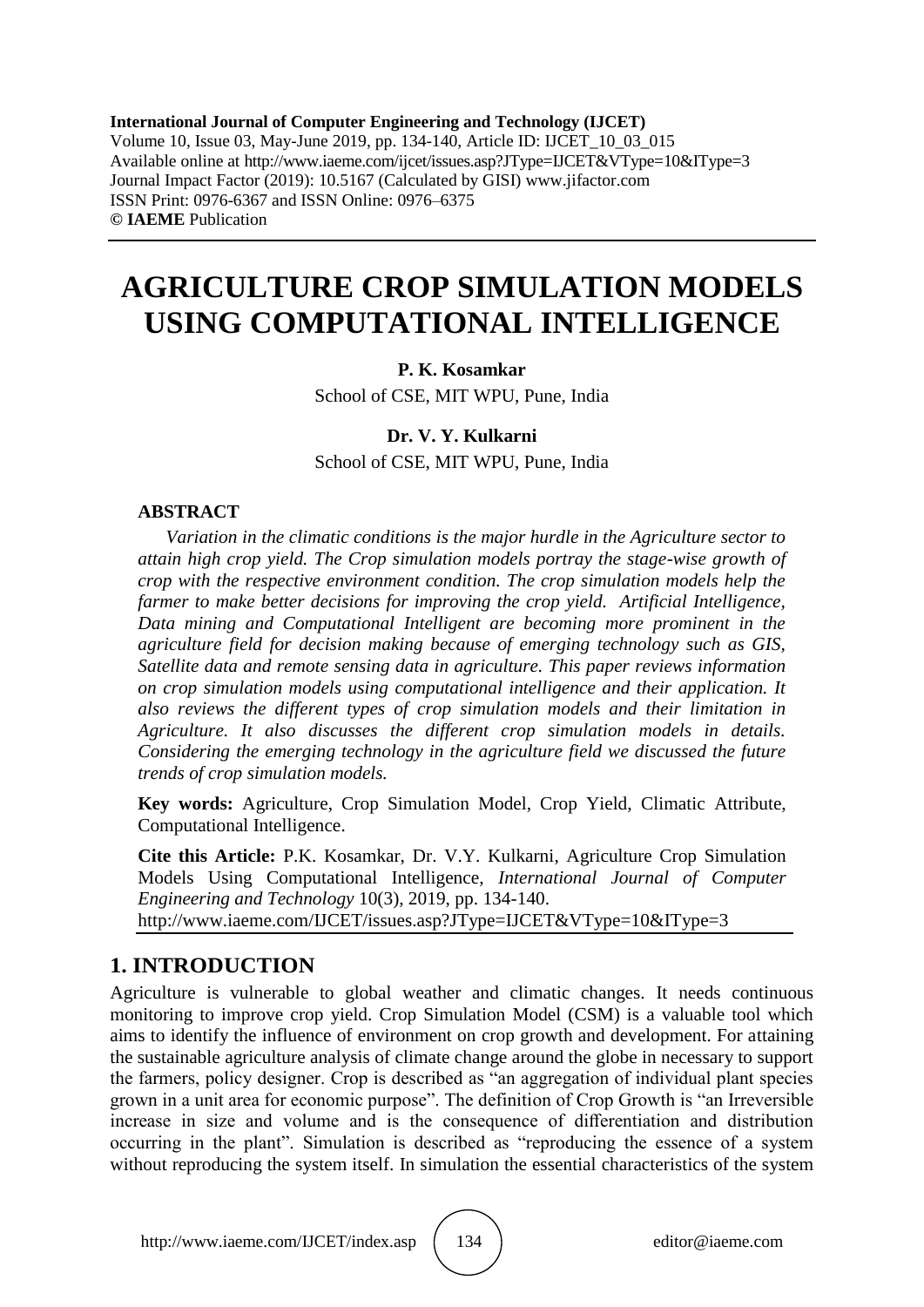are reproduced in a model, which is then studied in an abbreviated time scale" [1]. Following Fig 1 shows the crop modelling which require input data as soil, climate, plant and management which is used by crop simulation model for predicting the crop yield.



**Figure 1.** Crop Modelling [26]

Patricia Oteng-Darko et al. mentioned that in crop simulation model the present information of the plant growth, crop physiology, meteorology data of agriculture and soil information is club in consistent, quantative and process-oriented manner [20]. The current development in crop simulation models are based on experimental insight that evaluate the effect of weather, agronomic, hydrologic and soil attribute on yield of the crop.

The paper is organized into following sections. Section I gives the introductory part and importance of the crop simulation models. Section II gives the different types of crop simulation models and how computational intelligence is used in crop simulation models. Section III includes the literature survey of crop simulation models. Section IV mentioned the application area of crop simulation models in agriculture. Section V discusses the limitation of crop simulation models finally Section VI gives the future trends and concludes the paper.

# **2. TYPES OF CROP SIMULATION MODELS**

Crop model is nothing but a study of crop growth to find their response to weather, crop management and soil attribute. The main objective of building the crop simulation model is to estimate the growth stages of crops attained over time. The evaluation of crop growth and yield is generally includes crop supervision like irrigation, fertilization, cultivation and protecting plant from diseases. Crop models are categories as Descriptive, statistical, Deterministic, Stochastic, Dynamic and Explanatory types.

Depending upon the aim of the model following are the different classes of crop simulation models,

- Decision Support System for Agrotechnology Transfer (DSSAT) Models [23, 24]: It is a software application which has crop simulation model for 42 different crops (Version 4.7). The input data to this software is daily weather data, soil surface and profile information, and detailed crop management with output as experimental data so that farmers can compare the predicted and actual output. With the help of DSSAT farmers can avail the information on crops and new farm practices to achieve the high crop yield [23, 24].
- Elementary Crop Growth Simulator (ELCROS) Model: The "School of de wit" model attempted to model photosynthetic rates of crop canopies. The output of this model is used for estimating the food production and to provide the indication for crop management and breeding. An Elementary Crop growth Simulator is extension of this model. This model included the static photosynthesis model and crop respiration was taken as a fixed fraction per day of the biomass, plus an amount proportional to the growth rate [1].
- Crop Estimation through Resource and Environment Synthesis (CERES): This model require the input data of weather i.e. minimum and maximum air temperature, longitude, and latitude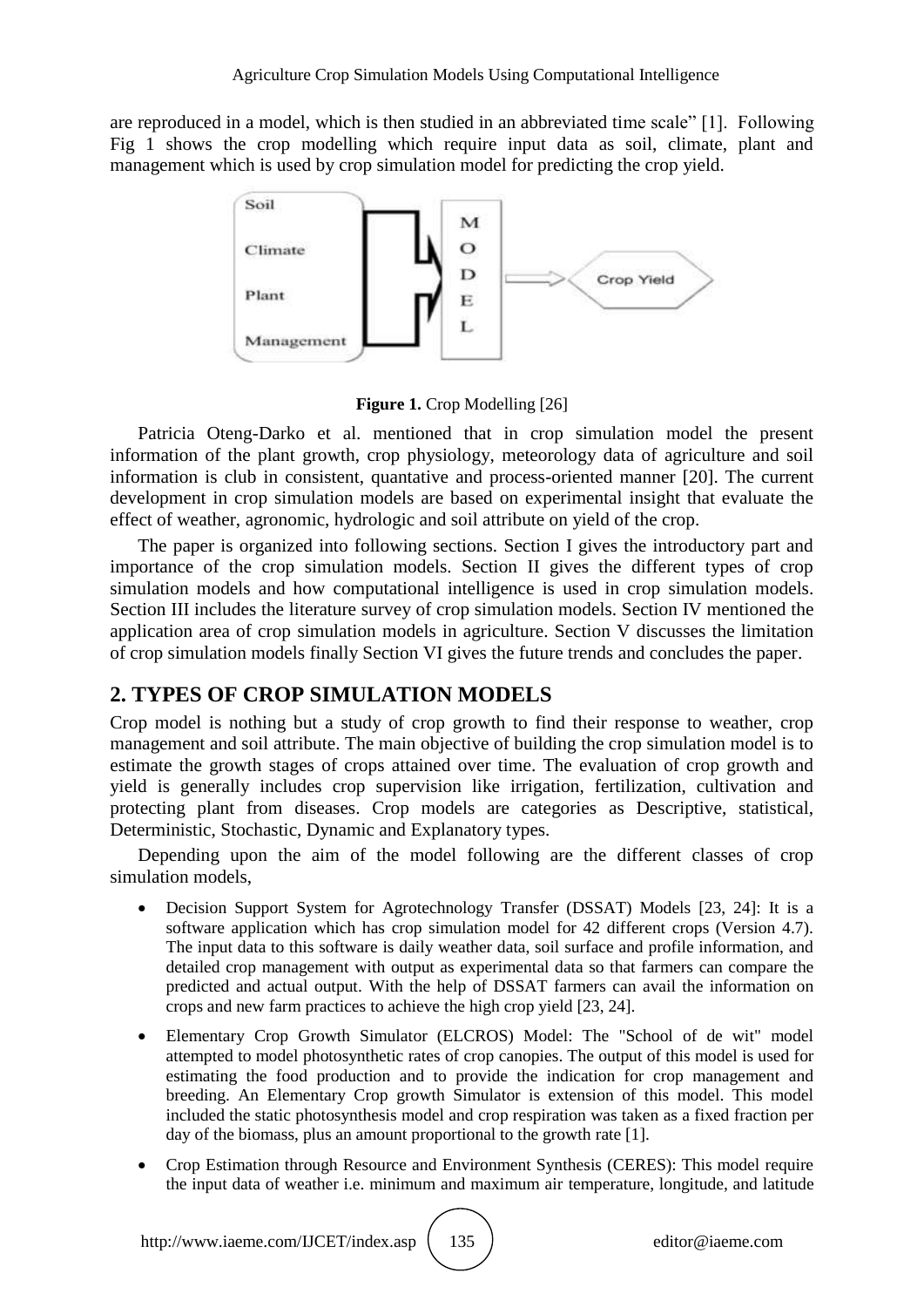etc. data of soil i.e. soil water content soil texture etc. and data of management practices i.e. sowing dates, irrigation date etc. the model takes the input data mentioned above and predict the different options of management practices for crop yield estimatation. It also forecast the crop status during growing stages. There are different CERES model available for crops like CERES- wheat model, CERES –Rice model.

- WOFOST Model: This model is designed by WOrld FOod STudies in Wageningen (Netherlands). This model require the rain, temp, wind speed, air humidity, soil moisture content, wilting point and management practices as a input. The model analyzes the consequences of weather change, different sowing approaches and crop yield variation for different types of soil. It also use for prediction of the crop yield.
- Environmental Policy Integrated Climate (EPIC) Model: The model was designed for estimating the productivity of soil caused by soil erosion. This model forecast the impact of different management strategies on soil, water, nutrient and pesticide on soil loss, quality of water and yield for area with same types of soil and management [25].

## **2.1. Computational intelligence in crop simulation models**

Computational Intelligence (CI) is a heuristic based algorithm that demonstrates emergent adaptive or intelligent behavior used for solving complex optimization problems, adaptive learning, and knowledge acquisition. The growth of computational intelligence in recent years has increased the use of these techniques in different domain of engineering disciplines [2]. The prediction models have used different feature selection methods (FSMs) to capture important attributes, but the issues was the future values of these attributes were not available. To overcome this issues the authors have incorporates an "Autoregressive Integrated Moving Average (ARIMA)" as a feature selection method for computational intelligence (CI) to forecast the rice, wheat and corn rates. Their result shows that this proposed approach attains high prediction performance for food prices [3]. Authors have used the soft computing technique of fuzzy cognitive maps (FCM) for yield prediction of cotton crop production. They have evaluated 360 cases using this methodology during six subsequent years for 5 ha Cotton field [21]. The paper, "Neuro-Fuzzy Modeling for Crop Yield Prediction", used the Adaptive Neuro-Fuzzy Inference System (ANFIS) for forecasting wheat yield using remote sensing and other data. They got acceptable result for wheat yield prediction for the region [22]. The Computational intelligence in crop simulation model will help for optimizing the different type's crop modelling, irrigation and crop prediction etc. n agriculture sector.

## **3. LITRATURE SURVEY**

There are various research papers based on simulation of crop growth and its modelling. These research papers are based on some specific and particular attributes of crop growth, that is, it's dependent on climatic attributes, soil attributes and pest attributes.

On the basis of soil and weather attributes Monteith et al. confirmed that cumulative seasonal light interception for various crop grown with sufficient soil water supply was strongly related to biomass production. They have used the crop simulation model CERES and ELCROS [4]. Further Fei, Qing-Pei and Ripley have used the CERES-Wheat model for forecasting the crop yield in southern Saskatchewan area. For experiment purpose authors have used 25 years of historical data from Saskatoon district. Their result reveled that CERES model was able to simulate crop yield from 1960-1984 years with a correlation coefficient of 0.70 [5]. The CERES-Wheat model was designed with input such as time span of crop growth without disease, water, or pest stress for finding the crop yield. The model was also used to measure the time span of growth cycle of various genetic types of wheat [6].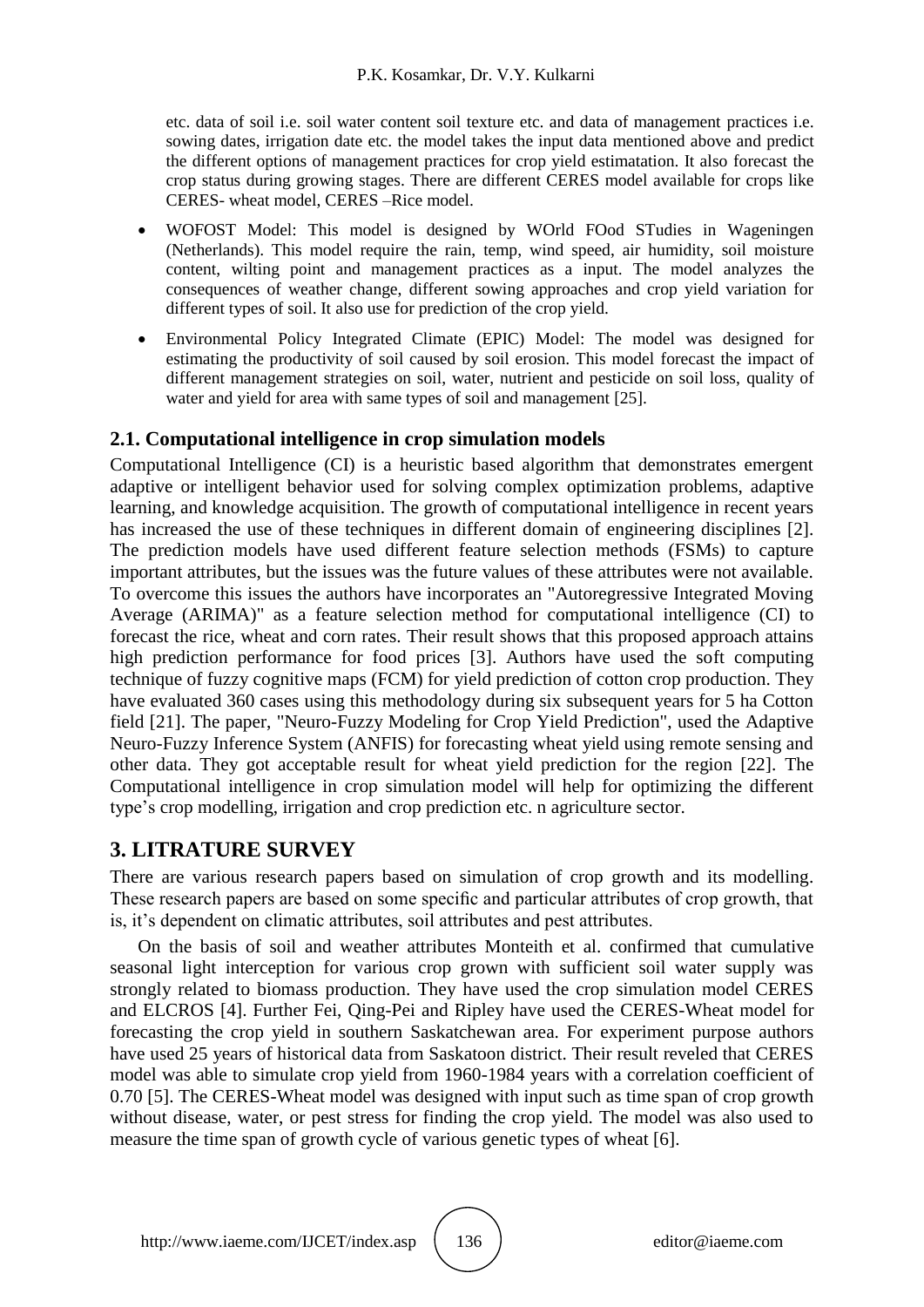Temperature is one of the important attribute of environment influencing the crop plants growth. How temperature affect on the phenology and yield of crop plant is analyzed by Bishnoi et al. They performed the experiment under field condition through accumulated heat unit system [7]. S. S. Hundal et al. used CERES–Wheat model for forecasting the crop yield for the year 1985 to 1993.Their result revealed the satisfactory prediction of phenology, growth and yield for wheat under 8 crop seasons [8]. Xian Wang et al. used the CERES-Wheat model for predicting the pre-harvest yield of winter wheat under developing conditions in Beijing. They also mentioned that by considering the other factors like plant disease influence, soil properties spatial variability etc. the prediction and assessment will be improved. They also analyzed the reason for the difference between predicted high yield and actual yield [9]. The comparison of four crop simulation models SPASS, CERES-Wheat, SUCROS and GECROS for growth of spring wheat matured in open-top chamber in various environmental conditions using Expert-N package. They studied the influence of water limitation and elevated atmospheric  $CO<sub>2</sub>$  concentration on biomass production. Their result shows that SUCROS model gives best simulation result [10]. Parameterization in EPIC model is evaluated using radiation use efficiency and light interception coefficient for cotton in the year 2006 and 2007 in South Texas under various irrigation practices. Their result shows that proper valuation of the model is important for reproducing farm conditions very well in simulating growth and yield of crop [11]. Dirmeyer et al. used the land or soil attribute for General Circulation model (GCM) .They revealed that addition of dormant vegetation during spring and early summer in GCM reduces surface moisture fluxes by removing transpiration from leaves and avoid further depletion of moisture in the root zone of soil [12].

Different parameter of soil i.e. soil type, PH, copper, suphur etc. have used to predict the suitable crop using artificial neural network approach for agriculture crop yield prediction by Dahiker and Rode [13]. Recognition of rice yield and growth in varied climate was done by the use of Decision Support System for Agro Technology Transfer model. For simulation of rice yield daily weather data and soil data was considered. The experiment is conducted to find the yield and growth of two types of rice (At362 and Bg357) grown in Nilwala river basin at Yala season under the global varying climate scenario Representative Concentrate Pathway (RCP) 8.5 [14].

Crop simulation techniques and Early Warning Research are the tools that simultaneously integrate soil, plant and climate factors in determining crop demand for estimating Gain Yield and future needs. The authors have adopted early warning decision support system Anomaly hot Spots of Agricultural Production (ASAP) for furnishing the data for probable crop production anomalies. It's a two step analysis model which categories four agriculture production deficit warning categories. It uses rainfall and vegetation index anomalies for crop production [15]. Authors have designed a data assimilation-crop modeling framework. This model integrates the remotely sensed data of soil moisture and leaf area index with crop model using sequential data assimilation. Their result revealed that the correlation between soil moisture and leaf are index improve the yield [16]. Characterization of maize production environments in the U.S. Corn Belt was done by modifying CERES-Maize simulation model club with Geographic Information Systems. The authors check the usefulness of model to explain Genotype Environment Interactions in commercial hybrids. They also suggested that spatial (Location) and temporal (Year) information will be used for improving the probability of cultivar performance [17]. Historical wheat data and related plantation area, rainfall & temperature when club with statistic and artificial neural network generate satisfactory prediction of wheat yield. Their result show that Spatial NN model give better result in terms of forecasting yield when compared to temporal Nonlinear Autoregressive Neural Network (NARNN) NARNN and Nonlinear Autoregressive with External Input Neural Network (NARXNN) Model [18]. An artificial neural network (ANN) model was used to predict rice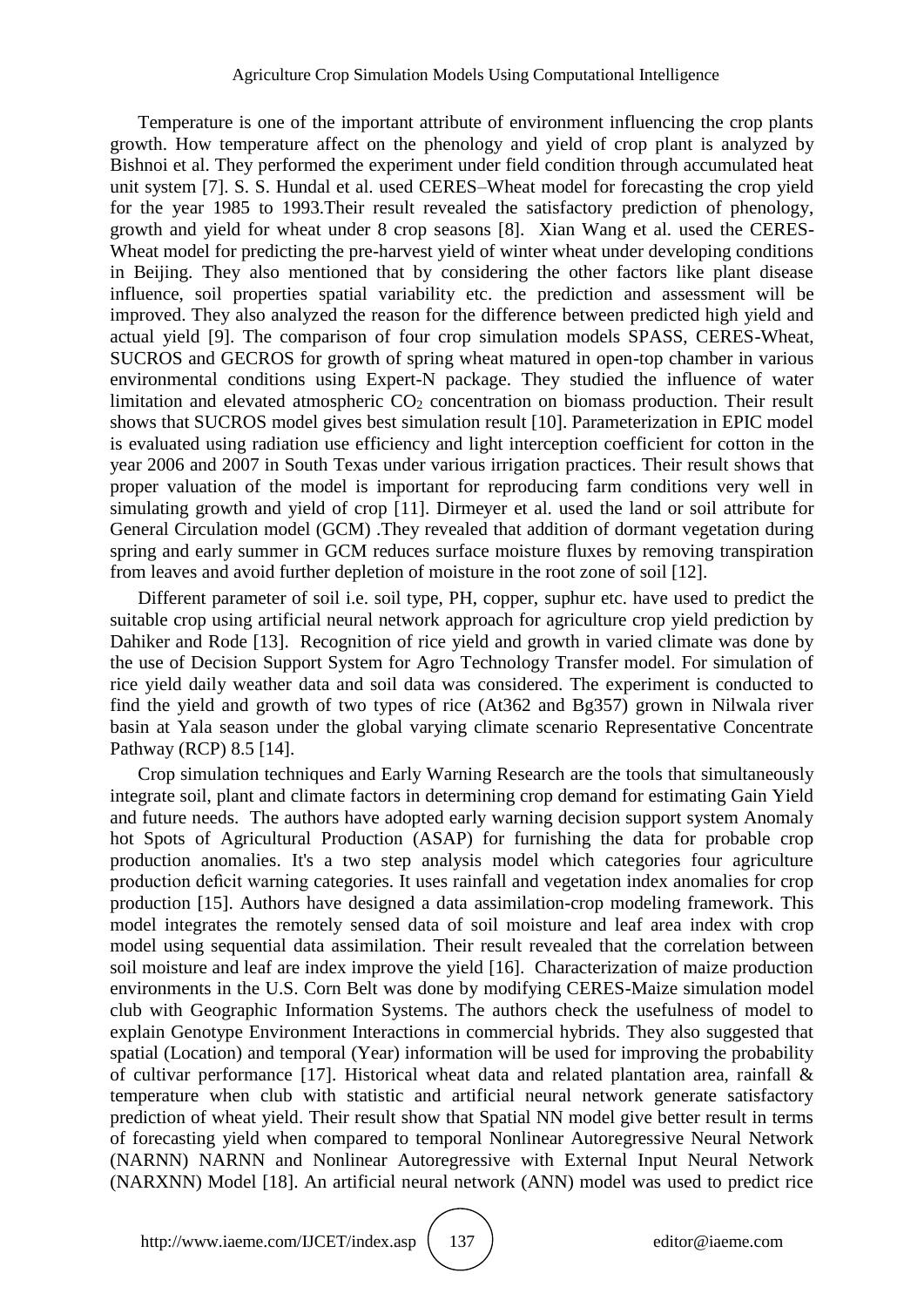potential in Astane region, Northern Iran. Rice Potential production was calculated using AEZ model. Authors have used Mean absolute error (MAE), root mean square error (RMSE) and coefficient of determination (R2) was used to assess the performance of the ANN for rice Yield [19].

# **4. APPLICATIONS OF CROP SIMULATION MODELLING**

The researchers have introduced applications of the computational intelligence in agriculture. These applications are,

- Yield Prediction: Prediction of crop yield before harvesting depending upon the environmental condition.
- Crop management optimization: by improving management practices production of crop will improve.
- We can analyze the actual crop yield and predicted crop yield by using these crop simulation models.
- Field specific experimentation: Crop simulation model will reduce the field visit.
- Climate change characterization: by using these models we can find the impact of climate variation on crop growth.
- Policy analysis: It will help policy makers to frame better policies s by analyzing the result of these crop models.

## **4.1. Use of Crop Growth Models**

If farmer know the losses before hand then he will be able to make the decision for different farming activities like crop yield, diseases, growth etc. to reduce the losses. In this scenario crop simulation and early warning research tools play a role; these tools will help the farmer to increase the gain yield. Following are the use of crop growth models,

- Whenever the farmers face the problem of managing their crops on unhealthy soil and climate change [1].
- Whenever the scientists and agro manager need tools and devices that can help them in taking an integrated approach to discover the answer for the complicated environment and crop management [1].
- For framing the policy in agriculture which will help in agrometerology [1].

# **5. CONCLUSION AND FUTURE TRENDS**

Crop simulation models for agriculture decision making is becoming more beneficial because of development in technology. Crop simulation models are effective tool for predicting possible impact of climate change, soil attribute, management practices on crop yield and growth. This paper reviews the information on crop growth simulation models using computational intelligence. It reviews the different types of crop simulation models, where we can use the crop models in agriculture and limitation. The crop simulation models used in agrometerology was discussed in details. Considering the emerging technology in agriculture field we discussed the future trends of crop simulation models.

Crop simulation techniques and Early Warning Research are the tools that simultaneously integrate soil, plant and climate factors in determining crop demand for estimating gain yield and future needs. Geographic Information System (GIS), Remote Sensing application will definitely help in crop simulation model for better decision option in Agriculture. Now a day's satellite data is also available which will help in crop simulation model for analysis and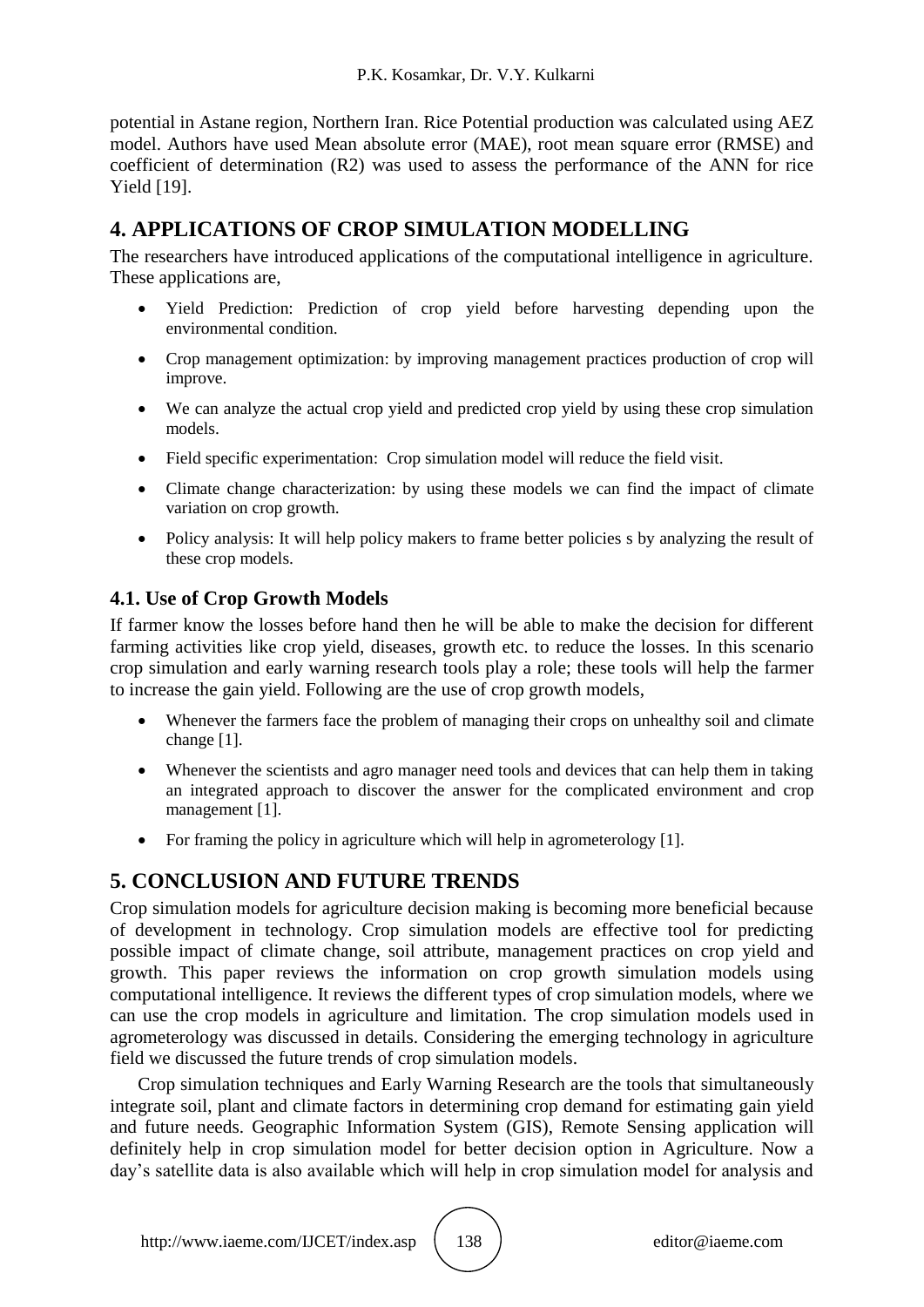prediction. Computational Intelligence is an adaptive and heuristic based algorithm which will be useful for solving the complex problem in agriculture like Crop Management Optimization.

### **REFERENCES**

- [1] V. Radha Krishna Murthy, Crop Growth Modeling And Its Applications In Agricultural Meteorology, Satellite Remote Sensing and GIS Applications in Agricultural Meteorology, 2004, 235-261
- [2] William Guo, Chih-Cheng Hung, Ross Shepherd, Zhiqiang Ma, Siddhivinayak Kulkarni, Intelligent Techniques for Simulation and Modelling, Hindawi Publishing Corporation, Mathematical Problems in Engineering Volume 2014, Article ID 179457, 3 pages http://dx.doi.org/10.1155/2014/179457
- [3] Yuehjen E. Shao and Jun-Ting Dai, Integrated Feature Selection of ARIMA with Computational Intelligence Approaches for Food Crop Price Prediction, Hindawi Complexity, Volume 2018 Article ID 1910520, 17 pages, https://doi.org/10.1155/2018/1910520
- [4] John Lennox Monteith C. J. Moss George William Cooke Norman Wingate Pirie George Douglas Hutton Bell, Climate and the efficiency of crop production in Britain, Volume 281, Philosophical Transactions of the Royal Society of London. B, Biological Sciences, 1977 http://doi.org/10.1098/rstb.1977.0140
- [5] Qing-Pei Fei, Earle A. Ripley, Saskatchewan Research Council, Simulation of Spring Wheat Yields in the Saskatoon Crop District, 1960 to 1984, Using the CERES Wheat Growth Model, Issue 178 of SRC technical report, ISSN 0715-0407, 1985
- [6] Ritchie, J., and Godwin, D., CERES Wheat 2.0, https://nowlin.css.msu.edu/wheat\_book/ , (accessed 21.04.2019)
- [7] Bishnoi OP, Singh S, Niwas R , Effect of temperature on phonological development of wheat crop in different row orientation.(Triticum aestivum L.) Indian J. Agric. Sci. 65:211-214, 1995
- [8] Hundal, S. S. and Prabhjyot, K. Application of the ceres-Wheat model to yield predictions in the irrigated plains of the Indian Punjab. Journal of Agriculture Science, 129. 1997, 13-18.
- [9] Wang X., Zhao C., Li C., Liu L., Huang W., Wang P., Use of Ceres-Wheat Model for Wheat Yield Forecast in Beijing, In: Li D., Zhao C. (eds) Computer and Computing Technologies in Agriculture II, Volume 1. CCTA 2008. IFIP Advances in Information and Communication Technology, volume 293. Springer, Boston, MA, 2009
- [10] Christian Biernath, Sebastian Gayler, Sebastian Bittner, Christian Klein, Petra Högy, Andreas Fangmeier, Eckart Priesack, Evaluating the ability of four crop models to predict different environmental impacts on spring wheat grown in open-top chambers, European Journal of Agronomy ,Volume 35, Issue 2,2011, 71-82.
- $[11]$
- [12] Ko Jonghan, Piccinni Giovanni, Steglich Evelyn, Parameterization of EPIC crop model for simulation of cotton growth in South Texas, Agricultural Water Management, Elsevier ,Volume 96, Issue 9,2009, 1323-1331.
- [13] Paul A. Dirmeyer, Vegetation Stress as a feedback Mechanism in Midlatitude Drought, Journal of Climate, Volume 7,1994,1463-1483.
- [14] Miss. Snehal S. Dahikar, Dr. Sandeep V. Rode, Agricultural Crop Yield Prediction Using Artificial Neural Network Approach, International Journal Of Innovative Research In